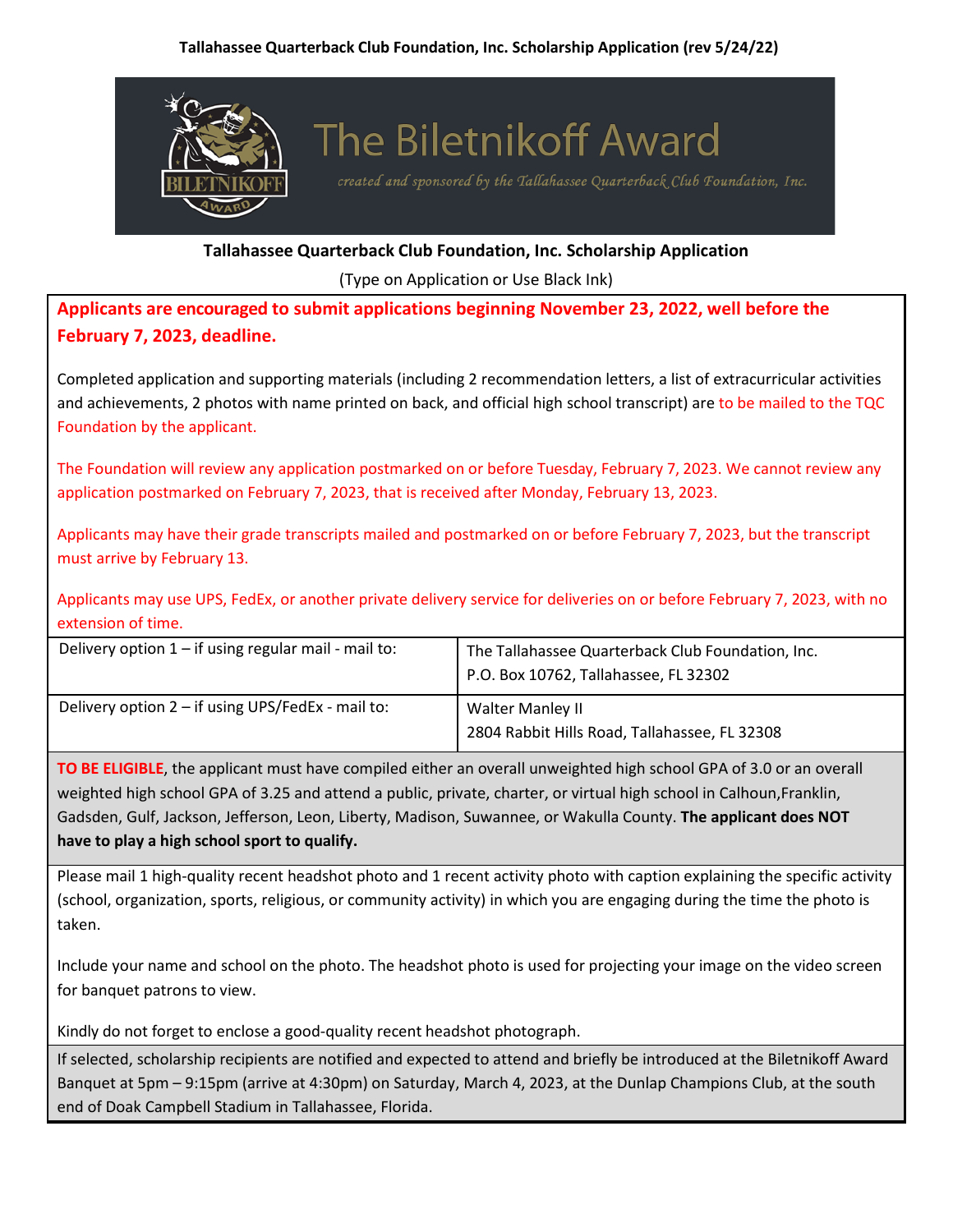## **Tallahassee Quarterback Club Foundation, Inc. Scholarship Application (rev 5/24/22)**

| Applicant's full name:                                                                                                                                                                                                                                                                                                                                                                    |                          |               |                     |                          |              |  |
|-------------------------------------------------------------------------------------------------------------------------------------------------------------------------------------------------------------------------------------------------------------------------------------------------------------------------------------------------------------------------------------------|--------------------------|---------------|---------------------|--------------------------|--------------|--|
| By what name are you addressed?                                                                                                                                                                                                                                                                                                                                                           |                          |               |                     |                          |              |  |
| Social security number:                                                                                                                                                                                                                                                                                                                                                                   |                          |               |                     | Date of birth:           |              |  |
| Full mailing address (including town and zip code):                                                                                                                                                                                                                                                                                                                                       |                          |               |                     |                          |              |  |
| Email address:                                                                                                                                                                                                                                                                                                                                                                            |                          |               |                     |                          |              |  |
|                                                                                                                                                                                                                                                                                                                                                                                           | Home:                    |               |                     | Parent/Guardian:         |              |  |
| Telephone numbers:                                                                                                                                                                                                                                                                                                                                                                        | Cell:                    |               |                     | Other:                   |              |  |
| Mother's Name                                                                                                                                                                                                                                                                                                                                                                             |                          |               | Father's name:      |                          |              |  |
| High school presently attending:                                                                                                                                                                                                                                                                                                                                                          |                          |               |                     |                          |              |  |
| Attach a typed page to provide a complete list of high school achievements, as well as school, community, and other<br>extracurricular activities.                                                                                                                                                                                                                                        |                          |               |                     |                          |              |  |
| To which post-secondary institutions have you applied?                                                                                                                                                                                                                                                                                                                                    |                          |               |                     |                          |              |  |
| To date, have you been accepted?                                                                                                                                                                                                                                                                                                                                                          |                          | $\square$ Yes |                     |                          | $\Box$<br>No |  |
| Where have you been accepted?                                                                                                                                                                                                                                                                                                                                                             |                          |               |                     |                          |              |  |
| What is your status at other schools to which you have applied?                                                                                                                                                                                                                                                                                                                           |                          |               |                     |                          |              |  |
| What is your intended course of study/major?                                                                                                                                                                                                                                                                                                                                              |                          | □             | Check if undecided? |                          |              |  |
| What vocational school, college, or university will you attend?                                                                                                                                                                                                                                                                                                                           |                          |               |                     |                          |              |  |
| Two names of persons providing recommendation for this applicant (One person must be a school administrator,<br>counselor, teacher, or coach):                                                                                                                                                                                                                                            |                          |               |                     |                          |              |  |
| Name:                                                                                                                                                                                                                                                                                                                                                                                     | Relationship to student: |               |                     |                          |              |  |
| Name:                                                                                                                                                                                                                                                                                                                                                                                     |                          |               |                     | Relationship to student: |              |  |
| SHORT ESSAY: Please explain in detail your significant challenge (mental, emotional, physical, or environmental)<br>faced and overcome in order for you to have to achieved at the highest academic and extracurricular levels (attach<br>a maximum of 2 typed pages).<br>By submitting this application, you are agreeing that the Foundation may share this information with associated |                          |               |                     |                          |              |  |
| organizations, which also provide scholarship and other assistance, to maximize the scholarship and other assistance you<br>might receive.<br>Please contact Trustee John Harris, Jr., (850-524-6627, john.harris@gray-robinson.com) or Trustee Melissa Hancock<br>(850-340-0194, melissalynn527@gmail.com) if you have any questions.                                                    |                          |               |                     |                          |              |  |